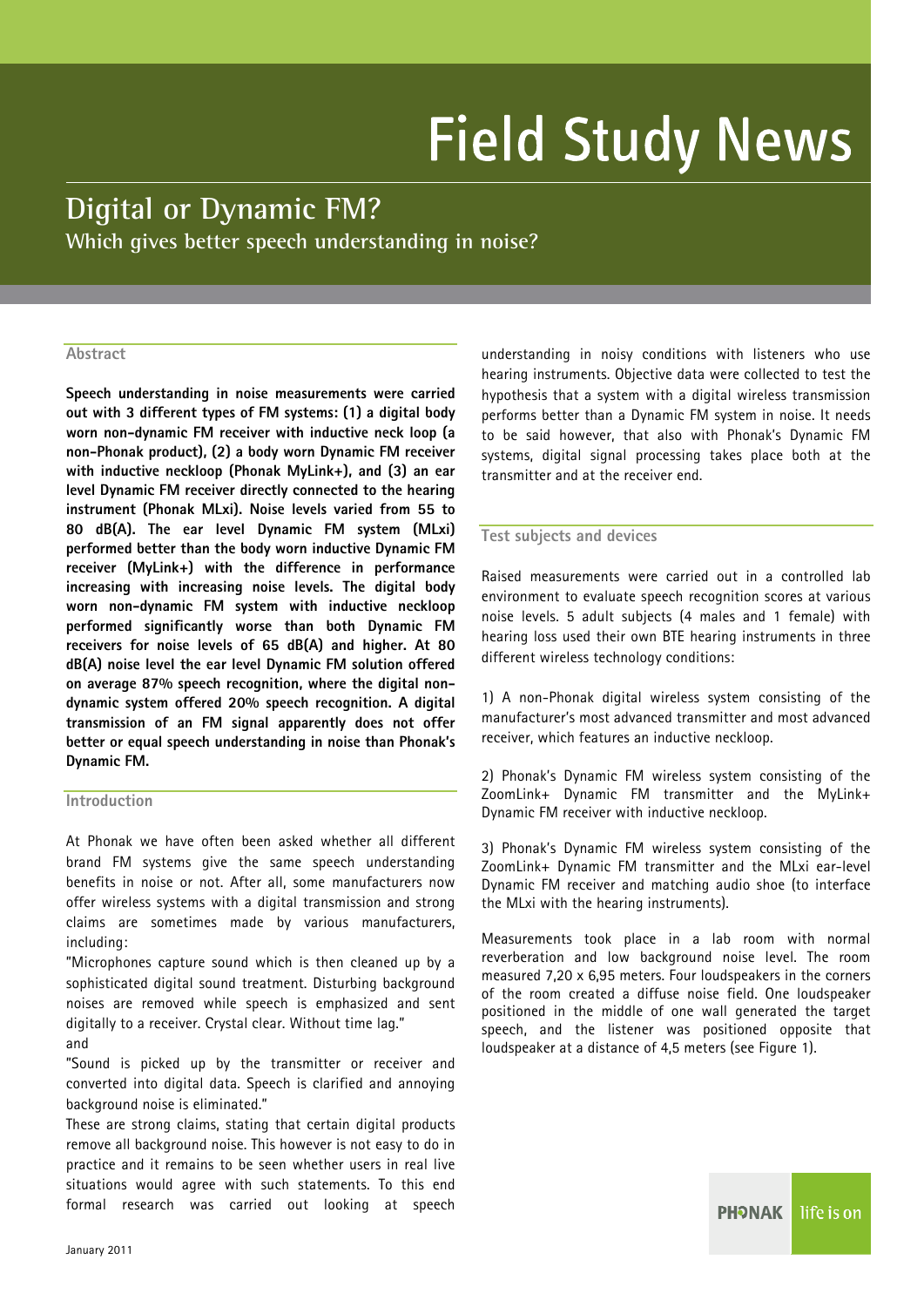

**Figure 1. Schematic set-up of the test room. TX indicates the position of the transmitter. The test subjects were sat at 4,5 m distance from the loudspeaker that produced the OLSA test sentences.** 

The background noise conditions were speech noise generated by an Aurical PLUS (GN Otometrics) at 55, 60, 65, 70, 75 and 80 dB(A). A sound pressure meter confirmed that noise levels were equal at the position of the transmitter and the position of the listener.

The competitive transmitter and the ZoomLink+ were positioned in front of the loudspeaker, picking up the speech at a distance of 20 cm. Both transmitters were set to their best performing beam former, which for the ZoomLink+ is SuperZoom mode.

The speech understanding in noise test used was the German Oldenburger Satztest (OLSA). All sentences were presented at a fixed normal conversation level (70 dB(A) at 1 meter), randomized across all conditions, and the order of technology tested was also randomized across all participants. For each technology condition the noise level was increased gradually in steps of 5 dB. For each technology condition one run was performed in quiet as a baseline measurement prior to all background noise level conditions.

The hearing instruments were set to MT for use with the receivers with inductive neckloops, and to FM+M for the directly connected MLxi ear-level receivers, as these are the hearing instrument programs typically used with these receiver types. Keeping the ear-level microphone active and available increases the user's acoustical awareness of the environment, embeds the user in the nearby sounds from all directions, and allows him to control his own voice. All subjects wore their hearing instruments binaurally.

Preceding to the actual testing for both receivers with inductive neck-loops, a check was made to see if the inductive coupling created a loudness that was either too soft or too loud. To that end the test leader spoke in a controlled way into the wireless microphone and OLSA sentences were played from the loudspeaker, while the listeners could adjust the volume of their inductive receivers. No changes were made to the volume of any hearing instrument and for the MLxi no volume changes at all were made or requested.

#### **Results**

Out of all the subjects 3 left the MyLink+ in the default volume setting, one subject preferred it one step (2 dB) softer and one other subject preferred it 3 steps (6 dB) softer than the default volume setting. For the non-Phonak receiver condition all subjects chose their own preferred volume setting, but the device did not indicate how much dB difference there is between steps.

Speech understanding scores averaged across all subjects in quiet were approximately equal for all technology conditions. This could have been influenced by ceiling effects as the scores were on average 94.8%. With increasing noise levels, performance differences appeared between the three different technology conditions. The ZoomLink+ & MLxi combination performed the best in all noise conditions of 65 dB(A) and louder, and the non-Phonak combination performed worst in all noise conditions of 55 dB(A) and louder. At the loudest background noise condition of 80 dB(A), the ZoomLink+ & MLxi combination gave on average 87.2% correct word recognition, the ZoomLink+ & MyLink+ combination gave on average 69.2% correct word recognition and the non-Phonak combination gave on average 20.4% correct word recognition (see Figure 2).



**Figure 2. Speech recognition for different technology options. Different background noise levels are indicated on the horizontal axis (in dB(A)). Dynamic FM (green bars for MLxi and blue bars for MyLink+) gives better performance in increasing background noise than the non-Phonak digital FM system (brown bars).** 

#### **Conclusion**

Despite the low number of subjects used in this investigation, significant differences in performance between the different technologies were observed at higher noise levels. These differences can be explained by the technology used. The Adaptive FM Advantage of Dynamic FM increases the Signal to Noise Ratio (SNR) at the listener's ear, irrespective of the hearing instrument or cochlear implant, for increasing noise levels compared to non-dynamic FM systems (Thibodeau 2010; Wolfe, 2009 ). Whether the transmission is performed digitally or in an analogue way does not influence system performance in noise. The lack of an Adaptive FM Advantage